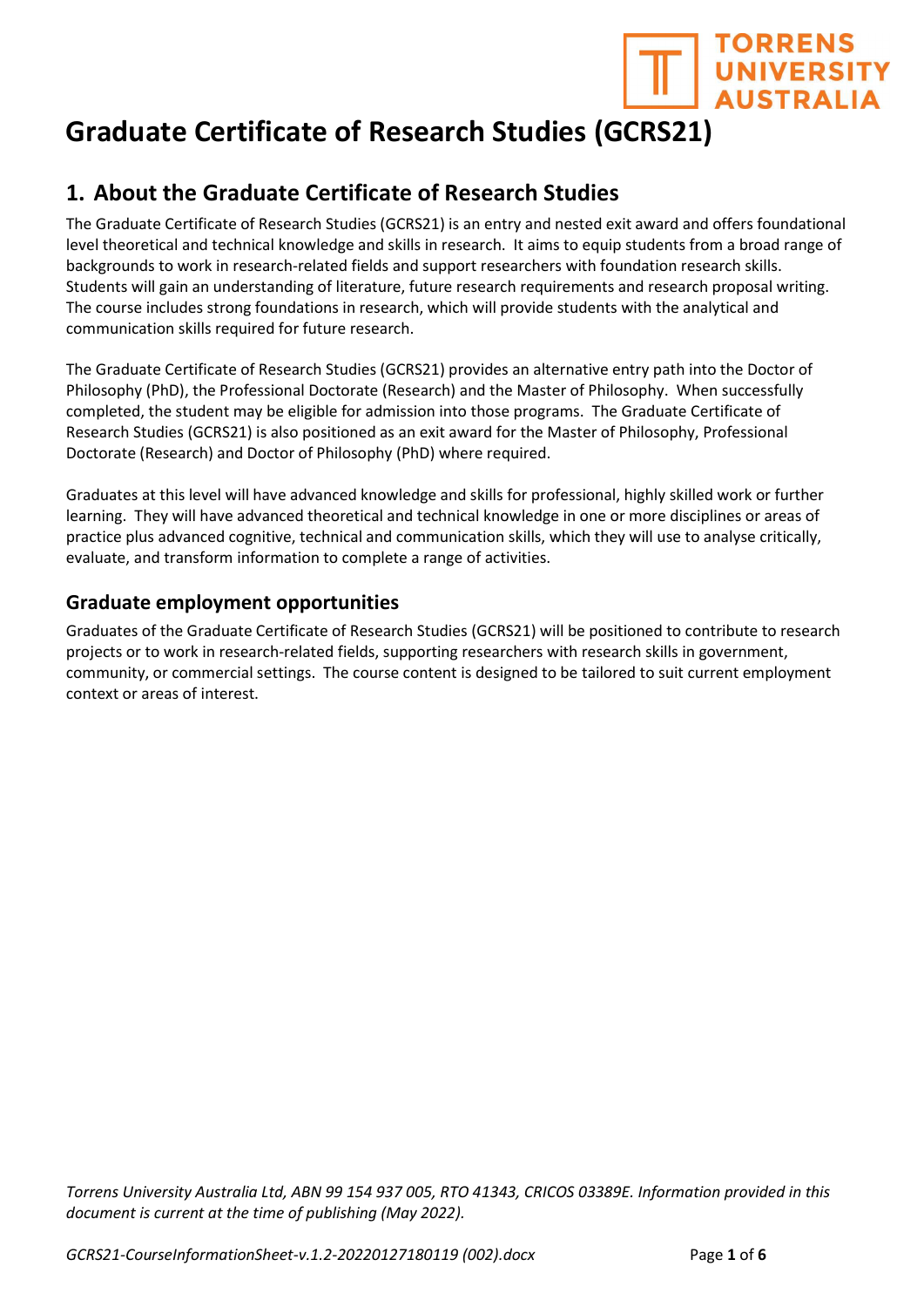

#### Course Overview

| <b>Course Title</b>                                                             | Graduate Certificate of Research Studies (GCRS21)                                                                                                                                                                                                                                                                                                                                                                                |                                                         |                                                                                                                                                                                                                                                                            |
|---------------------------------------------------------------------------------|----------------------------------------------------------------------------------------------------------------------------------------------------------------------------------------------------------------------------------------------------------------------------------------------------------------------------------------------------------------------------------------------------------------------------------|---------------------------------------------------------|----------------------------------------------------------------------------------------------------------------------------------------------------------------------------------------------------------------------------------------------------------------------------|
| <b>Study Options</b><br>- Domestic<br><b>Australian</b><br>students             | Face to Face delivery<br>Online delivery<br>Full-time and part-time options available.                                                                                                                                                                                                                                                                                                                                           | <b>Study Options-</b><br>International<br>students      | International students on a student<br>visa must not take any more than a<br>third of their course online.<br>Full-time only.                                                                                                                                              |
| <b>Start Dates</b>                                                              | February, June, September<br>For specific dates visit the website.                                                                                                                                                                                                                                                                                                                                                               | <b>Course Length</b>                                    | Full-time: 6 months<br>Accelerated: 3 months<br>Part-time: 1 year                                                                                                                                                                                                          |
| Payment<br><b>Options -</b><br><b>Domestic</b><br><b>Australian</b><br>students | <b>Upfront payment</b><br>This means tuition fees will be invoiced<br>each trimester and payment is required<br>on or before the due date.<br><b>FEE-HELP</b><br>FEE-HELP is Australian Government's loan<br>scheme for higher education degree<br>courses. It can assist you in paying for all,<br>or part of, your course fees. Repayments<br>commence via the tax system once your<br>income rises above a minimum threshold. | Payment<br>Options-<br><b>International</b><br>students | This course is not yet available to<br>international students                                                                                                                                                                                                              |
| <b>Course study</b><br>requirements                                             | Each subject (normally 10 credit points)<br>involves 10 hours of study per week,<br>comprising 3 hours of facilitated study and<br>7 hours self-directed study.                                                                                                                                                                                                                                                                  | <b>Assessment</b>                                       | Research project or application<br>proposal, research or process<br>documentation, application<br>outcome, essays, reports, critical<br>reflections, journal entries, literature<br>reviews, presentations, scenario and<br>case studies, dissertations, and viva<br>voce. |
| <b>Locations</b>                                                                | Brisbane, Sydney, Melbourne, Adelaide,<br>Online                                                                                                                                                                                                                                                                                                                                                                                 | <b>Delivered by</b>                                     | <b>Torrens University Australia</b>                                                                                                                                                                                                                                        |
| Provider                                                                        | Torrens University Australia Ltd is<br>registered as a self-accrediting Australian<br>university by the Tertiary Education<br>Quality and Standards Agency (TEQSA).                                                                                                                                                                                                                                                              | <b>CRICOS Course</b><br>Code                            | 108075F                                                                                                                                                                                                                                                                    |
| Provider<br>obligations                                                         | Torrens University is responsible for all<br>aspects of the student experience,<br>including the quality of course delivery, in<br>compliance with the Higher Education<br><b>Standards Framework (Threshold</b><br>Standards) 2021                                                                                                                                                                                              | <b>Accrediting</b><br>body                              | Torrens University Australia Limited<br>ABN 99 154 937 005,<br>CRICOS Provider Code: 03389E.<br>RTO No. 41343                                                                                                                                                              |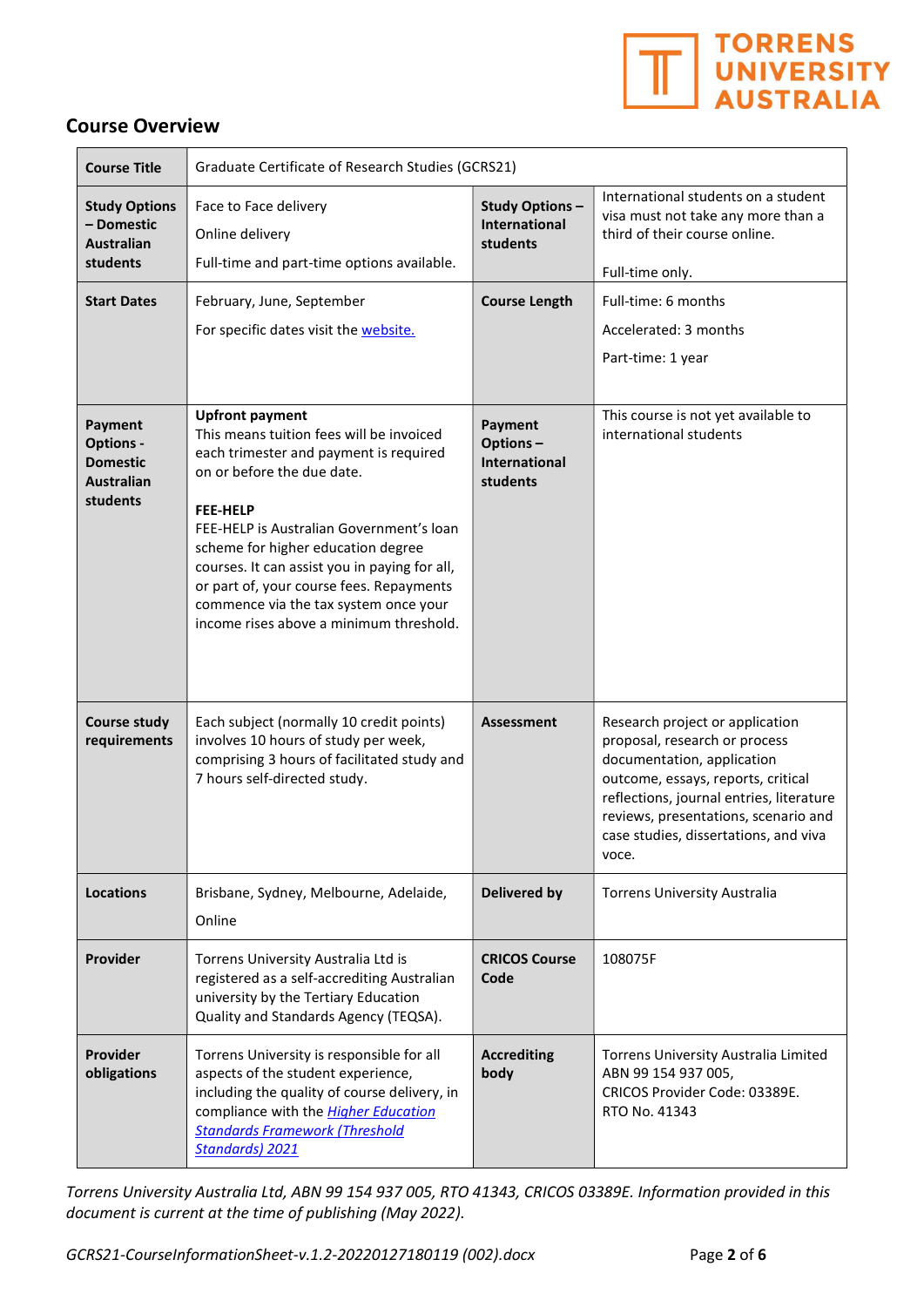the website.  $\blacksquare$  Any other fees  $\blacksquare$  For details, refer to the website.

**TORRENS** 

**JIVERSIT USTRALIA** 

# 2. Essential requirements for admission

The general admission criteria that apply to Torrens University Australia courses can be located by visiting the Torrens University Australia website - https://www.torrens.edu.au/how-toapply/admissions-criteria.

# 3. Admission Criteria

| Title of course of study                                                                                                                                   | Graduate Certificate of Research Studies (GCRS21)                                                                                                                                                                                                                                                                                                                       |  |
|------------------------------------------------------------------------------------------------------------------------------------------------------------|-------------------------------------------------------------------------------------------------------------------------------------------------------------------------------------------------------------------------------------------------------------------------------------------------------------------------------------------------------------------------|--|
| <b>Applicants with formal study: Direct Entry</b>                                                                                                          | Successful completion of a Bachelor's degree or<br>above from an Australian university or equivalent<br>And<br>Three years' work experience                                                                                                                                                                                                                             |  |
| Applicants with work and life experience                                                                                                                   | Students not meeting the direct entry requirements<br>may be admitted to the Graduate Certificate of<br>Research Studies (GCRS) on the basis of:<br>A combination of formal or non-formal<br>a)<br>qualifications, and<br>Seven years' relevant experience in industry<br>b)<br>or a research-related role<br>Applications will be assessed on a case-by-case<br>basis. |  |
| <b>English Language Proficiency</b><br>(applicable to international students, and in addition<br>to academic or special entry requirements noted<br>above) | Equivalent IELTS 6.5 (Academic) with skills band no<br>less than 6.0 (or equivalent TOEFL, CAE or PTE).                                                                                                                                                                                                                                                                 |  |

### 4. How to apply

Applicants should first write directly to the higher degrees by research (HDR) office: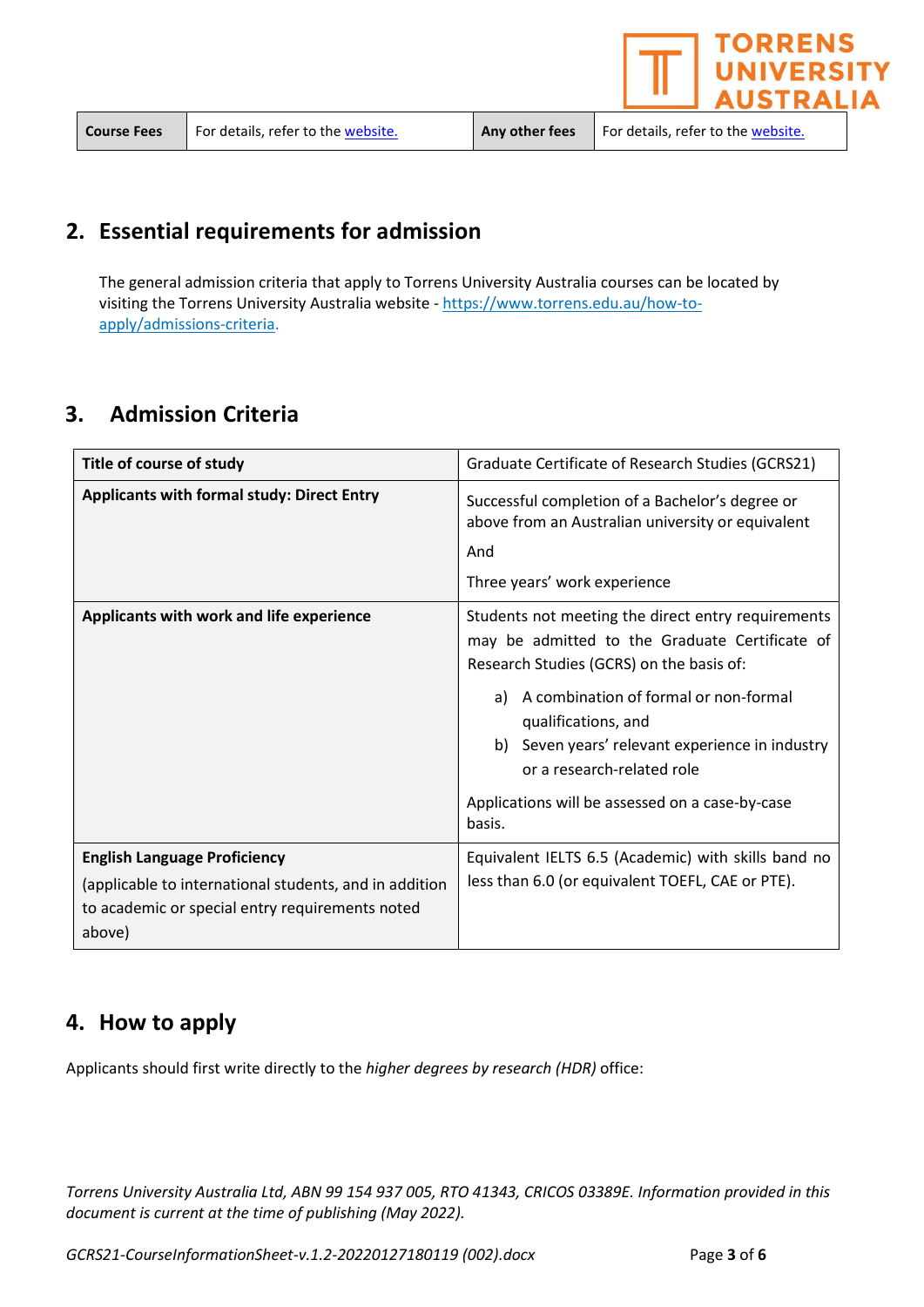



# 5. Advanced standing/academic credit/recognition of prior learning (RPL)

You may be entitled to credit for prior learning, whether formal or informal. Formal learning can include previous study in higher education, vocational education, or adult and community education. Informal learning can include on the job learning or various kinds of work and life experience. Credit can reduce the amount of study needed to complete a degree.

Applicants admitted based on prior higher education study may be eligible for Advanced Standing in the form of credit and/or recognition of prior learning (RPL) under the Torrens University Australia Credit Policy (https://www.torrens.edu.au/policies-forms).

- Students with completed subjects may be eligible for specified credit and/or elective exemptions
- Students who have completed a qualification at AQF level 8 (Graduate Diploma) or above may be eligible for block credit (where a block credit agreement exists)
- Students with a mix of formal study and informal and/or non-formal learning may be eligible for recognition of prior learning in addition to any credit approved.

Credit will not be applied automatically. Applicants must apply for credit and/or RPL as early as possible prior to each study period, with applications not accepted after week 2.

For further information about credit and recognition of prior learning please see https://www.torrens.edu.au/how-to-apply/course-credits.

### 6. Where to get further information

- Torrens University Australia (TUA) Website
	- o https://www.torrens.edu.au/

### 7. Additional Information

#### Course Structure

The Graduate Certificate of Research Studies (GCRS21) course structure is six months (40 credit points) in duration (normally full time). Eight subjects (10 credit points each) per year is deemed a normal full-time load.

#### Course Rules

To qualify for the Graduate Certificate of Research Studies (GCRS21), the candidate must complete satisfactorily a course of study that comprises 4 core subjects. A combined total of 40 credit points is required.

### Subjects

Core Subjects

#### RES611 Critical Literature Review

This subject provides students with an overview of critical reading practices and develops the practical skills required to undertake a higher degree research project. Students will develop an understanding of the differences between practice and theory-based literature, and learn practical planning, searching, recording and interrogations skills needed to identify research gaps and undertake critical analysis with the view to establish future research directions. This subject will culminate in the development of a project statement for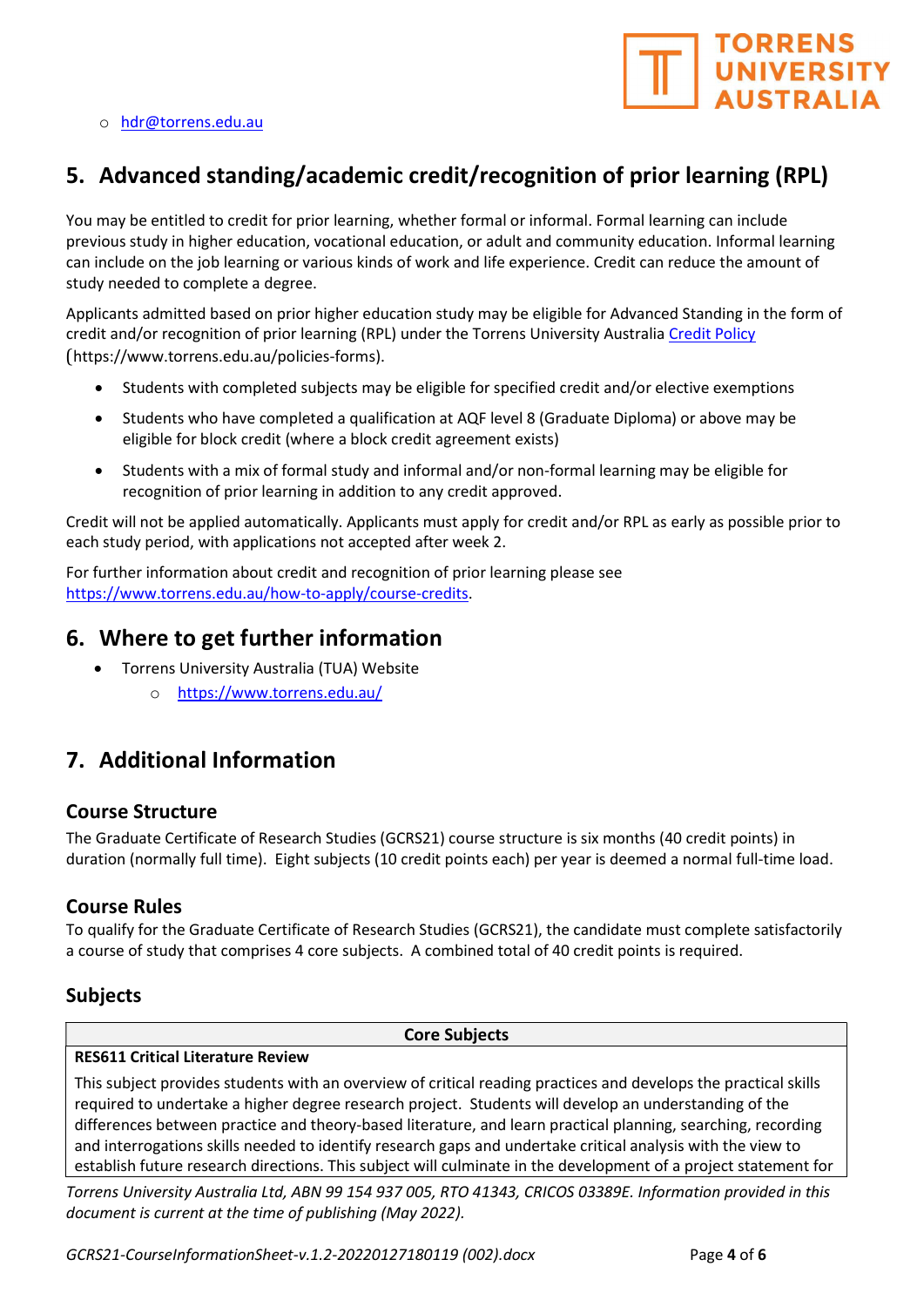further scholarly research.

#### RES612 Developing the Research Proposal

This subject develops the foundations of research, critical problem solving, and evidence-based decisionmaking skills required when undertaking a higher degree research project. Students will gain an understanding of the core structure of the research proposal, research integrity and the importance of positioning a chosen research project to offer significant contribution to new knowledge. Through the compilation and review of emerging constructs from literature, students will establish key concepts for analysis and build a framework for critical evaluation and investigation in the chosen field of study. On completion of this subject, students will understand the interrelationship of concepts, constructs, models, and frameworks in research, and possess the skills to communicate this in a structured project proposal capturing their emergent propositions ready for further investigation.

#### RES613 Methodology and Design

This subject aims to build the methodological literacy for higher degree research. It addresses methodological questions and specific issues connected with the choice of research methods and the associated forms of data. The subject includes discussion on the process of discovery and the formulation of the researcher's paradigm of reality. This subject caters equally for students pursuing various quantitative and qualitative methodologies in their research projects. It provides targeted training in key research methods as well as developing the student's overall understanding of the use and usefulness of various research methods in the field of research. This subject covers advanced topics in qualitative and quantitative research methodology relevant to the current set of projects undertaken by the cohort of students at this level.

#### RES614 Preliminary Research Thesis

This subject aims to provide students with the skills for planning, conducting, analysing, and reporting for a research project. This subject develops your understanding of the requirement for responsible conduct of research including ethical review for projects involving human research participation. On completion of this subject, students should be able to: further understand the significance of research and the challenges associated with undertaking independent research and design and complete a qualitative and/or quantitative research study using public data. You will report your project in a preliminary independent short thesis.

NB: some of the above subjects have pre-requisite and progression requirements.

### Locations

The Graduate Certificate of Research Studies (GCRS21) can be studied in a combination of online and at the below Torrens University Australia campuses:

- Queensland (Brisbane)
- New South Wales (Sydney)
- Victoria (Melbourne)
- South Australia (Adelaide)

#### Campus Facilities and Services

All campuses are designed to provide students with professional spaces in which to learn and work. They have been planned with student study needs in mind with well-equipped accessible learning spaces as well as student breakout areas for group work and spending time with friends.

### A positive student experience

Torrens University Australia Ltd, ABN 99 154 937 005, RTO 41343, CRICOS 03389E. Information provided in this document is current at the time of publishing (May 2022).

GCRS21-CourseInformationSheet-v.1.2-20220127180119 (002).docx Page 5 of 6

**TORRENS** 

**UNIVERSITY AUSTRALIA**